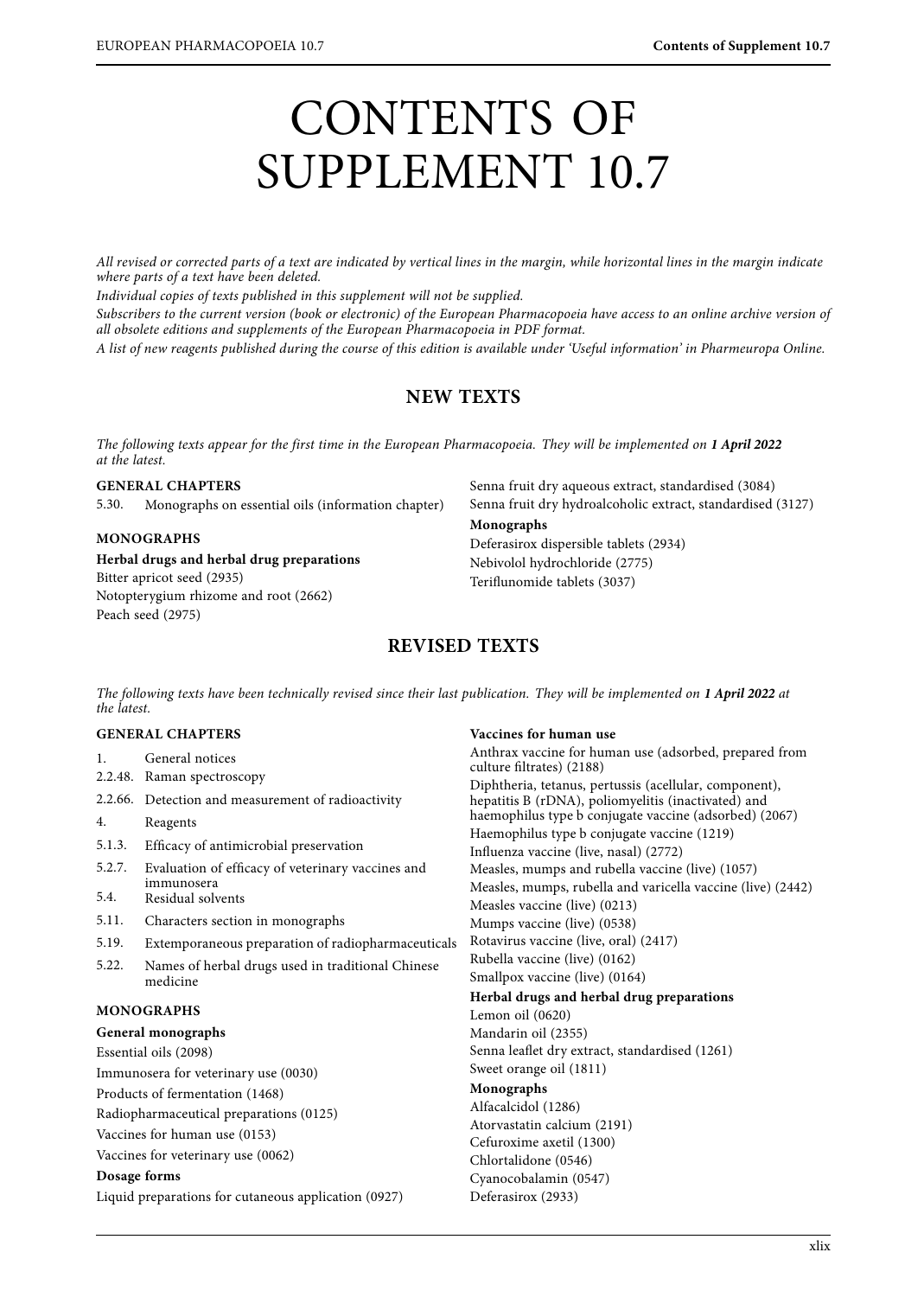Etomidate (1514) Flucloxacillin sodium monohydrate (0668) Formoterol fumarate dihydrate (1724) Gonadorelin acetate (0827) Human anti-D immunoglobulin (0557) Human anti-D immunoglobulin for intravenous administration (1527) Hyaluronidase (0912) Hypromellose phthalate (0347) Indapamide (1108) Marbofloxacin for veterinary use (2233) Methylprednisolone (0561)

Miconazole (0935) Miconazole nitrate (0513) Oxytetracycline hydrochloride (0198) Paracetamol (0049) Prednisolone acetate (0734) Racecadotril (2171) Teicoplanin (2358) Terpin monohydrate (2940) Tetracaine hydrochloride (0057) Thiopental sodium and sodium carbonate (0212) Trifluridine (2910)

# **CORRECTED TEXTS**

be taken into account as soon as possible and not later than **30 November 2021** (the end of the month following the month of<br>publication of the Supplement 10.7). publication of the Supplement 10.7).

#### **GENERAL CHAPTERS**

2.1.7. Balances for analytical purposes 2.6.8. Pyrogens

## **MONOGRAPHS**

Aprotinin (0580)

Aprotinin concentrated solution (0579) Calcium pantothenate (0470) Ciclosporin (0994) Sodium laurilsulfate (0098)

# **TEXTS WHOSE TITLE HAS CHANGED**

The titles of the following texts have been changed in Supplement 10.7.

#### **MONOGRAPHS**

## **Herbal drugs and herbal drug preparations**

Senna leaflet dry extract, standardised (1261) (previously Senna leaf dry extract, standardised)

**Monographs** Atorvastatin calcium (2191) (previously Atorvastatin calcium trihydrate) Flucloxacillin sodium monohydrate (0668) (previously Flucloxacillin sodium)

## **DELETED TEXTS**

The following text is deleted as of **1 January 2022**.

# **MONOGRAPHS**

Barbital (0170)

The following texts are deleted as of **1 July 2021**.

#### **MONOGRAPHS**

Cholecalciferol concentrate (water-dispersible form) (0598) Theobromine (0298)

#### The following texts are deleted as of **1 April 2021**.

#### **MONOGRAPHS**

Amobarbital (0594) Amobarbital sodium (0166) Insulin injection, biphasic (0831) Metrifonate (1133)

The following texts are deleted as of **1 January 2021**.

#### **MONOGRAPHS**

Carisoprodol (1689) Meprobamate (0407) Nalidixic acid (0701)